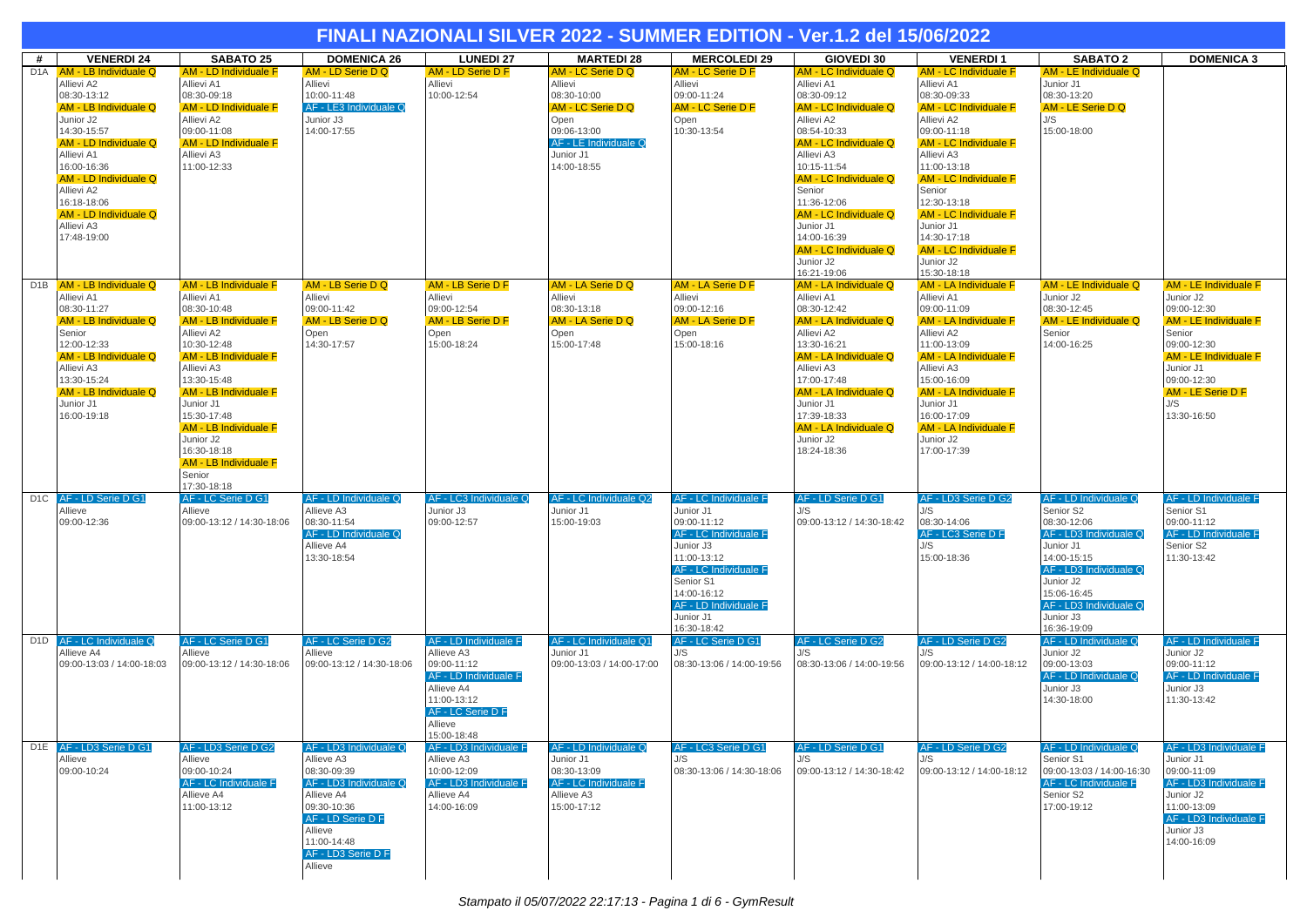|                  | FINALI NAZIONALI SILVER 2022 - SUMMER EDITION - Ver.1.2 del 15/06/2022           |                                                                                                                                       |                                                                                      |                                                                                 |                                                                                                                                                                                             |                                                                                           |                                                          |                                                                   |                                                                                                                |                                                                                             |  |  |
|------------------|----------------------------------------------------------------------------------|---------------------------------------------------------------------------------------------------------------------------------------|--------------------------------------------------------------------------------------|---------------------------------------------------------------------------------|---------------------------------------------------------------------------------------------------------------------------------------------------------------------------------------------|-------------------------------------------------------------------------------------------|----------------------------------------------------------|-------------------------------------------------------------------|----------------------------------------------------------------------------------------------------------------|---------------------------------------------------------------------------------------------|--|--|
| #                | <b>VENERDI 24</b>                                                                | <b>SABATO 25</b>                                                                                                                      | <b>DOMENICA 26</b>                                                                   | <b>LUNEDI 27</b>                                                                | <b>MARTEDI 28</b>                                                                                                                                                                           | <b>MERCOLEDI 29</b>                                                                       | GIOVEDI 30                                               | <b>VENERDI1</b>                                                   | <b>SABATO 2</b>                                                                                                | <b>DOMENICA 3</b>                                                                           |  |  |
| B <sub>1</sub> A | AF - LB Individuale Q<br>Allieve A3                                              | AF - LB Individuale F<br>Allieve A3                                                                                                   | 15:00-17:06<br>AF - LB Serie D G2<br>Allieve                                         | AF - LB Serie D F<br>Allieve                                                    | AF - LB Individuale F<br>Allieve A1                                                                                                                                                         |                                                                                           | AF - LB Serie D G1<br>J/S                                | AF - LB Serie D G2<br>J/S                                         | AF - LB Serie D F<br>J/S                                                                                       | AF - LB Individuale F<br>Junior J2                                                          |  |  |
|                  | 09:00-13:00 / 14:00-19:35                                                        | 09:00-11:10<br><b>AF - LB Individuale F</b><br>Allieve A2<br>11:00-13:10<br><b>AF - LB Individuale F</b><br>Allieve A4<br>14:30-16:40 | 08:30-13:10 / 14:00-17:55                                                            | 09:00-11:40<br>AF - LB Individuale Q<br>Allieve A1<br>14:00-17:50               | 09:00-11:10                                                                                                                                                                                 |                                                                                           | 09:00-13:10 / 14:30-19:10                                | 09:00-13:10 / 14:30-19:10                                         | 08:30-11:10<br>AF - LB Individuale Q<br>Senior S1<br>10:30-13:55                                               | 09:30-11:40<br>AF - LB Individuale F<br>Senior S1<br>12:00-14:10                            |  |  |
| B <sub>1</sub> B | AF - LB Individuale Q<br>Allieve A4                                              | AF - LB Serie D G1<br>Allieve                                                                                                         | AF - LB Serie D G2<br>Allieve                                                        | AF - LC3 Individuale Q<br>Allieve A2                                            | AF - LC Individuale Q<br>Senior S1                                                                                                                                                          | AF - LC Serie D G1<br>J/S                                                                 | AF - LC Serie D G2<br>J/S                                | AF - LC Individuale Q<br>Senior S2                                | AF - LB Individuale Q<br>Junior J2                                                                             | AF - LB Individuale F<br>Senior S2                                                          |  |  |
|                  | 09:00-13:00 / 14:00-19:40                                                        | 08:30-13:10 / 14:00-17:55                                                                                                             | 08:30-13:10 / 14:00-17:55                                                            | 08:30-10:24<br>AF - LC3 Individuale Q<br>Junior J1<br>10:30-12:33 / 14:00-17:06 | 09:00-13:03 / 14:30-16:54                                                                                                                                                                   | 08:30-13:06 / 14:00-19:56                                                                 | 08:30-13:06 / 14:00-19:56                                | 09:00-12:12<br>AF - LB3 Individuale Q<br>Senior S1<br>14:30-18:17 | 14:30-18:50<br>AF - LB Individuale Q<br>Senior S2<br>18:40-20:10                                               | 09:00-10:40                                                                                 |  |  |
|                  | B1C AF - LB Individuale Q                                                        | AF - LB Serie D G1                                                                                                                    | AF - LB Serie D G2                                                                   | AF - LC Individuale Q                                                           | AF - LC3 Individuale F                                                                                                                                                                      | AF - LC Serie D G1                                                                        | AF - LB Serie D G1                                       | AF - LB Serie D G2                                                | AF - LB Individuale Q                                                                                          | AF - LB Individuale F                                                                       |  |  |
|                  | Allieve A2<br>09:00-12:00 / 14:00-16:55                                          | Allieve<br>08:30-13:10 / 14:00-17:40                                                                                                  | Allieve<br>08:30-13:10 / 14:00-17:40<br>AF - LA3 Serie D F<br>Allieve<br>17:00-19:30 | Allieve A2<br>10:00-12:33 / 14:30-17:57                                         | Allieve A2<br>09:00-11:09<br>AF - LC3 Individuale F<br>Junior J1<br>11:00-13:09<br>AF - LC3 Individuale F<br>Junior J3<br>14:00-16:09<br>AF - LC Individuale F<br>Allieve A2<br>16:30-18:42 | J/S<br>08:30-13:06 / 14:00-19:56                                                          | 1/S<br>09:00-13:10 / 14:30-19:10                         | J/S<br>09:00-13:10 / 14:30-19:10                                  | Junior J1<br>08:30-13:00 / 14:00-16:05<br>AF - LB Individuale Q<br>Junior J3<br>16:00-19:05                    | Junior J1<br>09:00-11:10<br>AF - LB Individuale F<br>Junior J3<br>14:00-16:10               |  |  |
| B <sub>1</sub> D | AF - LB3 Individuale Q<br>Allieve A1                                             | AF - LB Serie D G1<br>Allieve                                                                                                         | AF - LC Serie D G2<br>Allieve                                                        | AF - LC Individuale Q<br>Allieve A3                                             | AF - LC Individuale Q<br>Junior J3                                                                                                                                                          | AF - LC3 Serie D G1<br>J/S                                                                | AF - LC Serie D G2<br>J/S                                | AF - LC Individuale Q<br>Junior J2                                | AF - LC Individuale F<br>Junior J2                                                                             |                                                                                             |  |  |
|                  | 09:00-10:22<br>AF - LB3 Individuale Q<br>Allieve A4<br>11:00-13:02 / 14:30-16:47 | 08:30-13:10 / 14:00-17:55                                                                                                             | 10:30-13:12 / 14:00-19:06                                                            | 09:00-13:03 / 15:00-18:57                                                       | 09:00-13:03 / 15:00-17:42                                                                                                                                                                   | 08:30-13:06 / 14:30-18:06                                                                 | 08:30-13:06 / 14:00-19:56                                | 09:00-13:03 / 14:00-17:45                                         | 09:00-11:12<br>AF - LC3 Individuale Q<br>Junior J2<br>11:30-13:33 / 15:00-18:24                                |                                                                                             |  |  |
|                  | B1E AF - LE3 Individuale Q<br>Junior J1                                          | AF - LE3 Individuale F<br>Junior J1                                                                                                   | AF - LE3 Individuale Q<br>Senior S2                                                  | AF - LE3 Individuale F<br>Junior J2                                             | AF - LE3 Serie D Q<br>J/S                                                                                                                                                                   | <b>AF - LE Individuale F</b><br>Junior J3                                                 | AF - LE Serie D Q<br>J/S                                 | AF - LE Serie D F<br>J/S                                          | AF - LE Individuale Q<br>Junior J2                                                                             | <b>AF - LE Individuale F</b><br>Junior J2                                                   |  |  |
|                  | 09:00-11:10<br>AF - LE3 Individuale Q                                            | 09:00-13:15<br>AF - LE3 Individuale F                                                                                                 | 08:30-12:20<br>AF - LE3 Individuale Q                                                | 09:00-13:15<br>AF - LE3 Individuale F                                           | 08:30-13:50 / 14:30-19:50<br>AF - LE Individuale Q                                                                                                                                          | 09:00-13:20<br>AF - LE Individuale F                                                      | 09:00-13:20 / 14:00-17:40                                | 08:30-13:20<br>AF - LC Serie D F                                  | 08:30-12:10<br>AF - LE Individuale Q                                                                           | 10:00-14:20<br>AF - LE Individuale F                                                        |  |  |
|                  | Senior S1<br>14:00-18:20                                                         | Senior S1<br>09:00-13:15<br>AF - LD Serie D G2<br>Allieve                                                                             | Junior J2<br>14:00-17:20                                                             | Senior S2<br>09:00-13:15<br>AF - LE3 Individuale F<br>Junior J3                 | Junior J3<br>08:30-10:55<br>AF - LE Individuale Q<br>Senior S1                                                                                                                              | Junior J1<br>09:00-13:20<br>AF - LE Individuale F<br>Senior S1                            |                                                          | J/S<br>14:00-17:48                                                | Senior S2<br>11:50-13:05 / 14:00-15:40<br>AF - LD Serie D F<br>J/S                                             | Senior S2<br>10:00-14:20                                                                    |  |  |
|                  |                                                                                  | 15:00-18:36                                                                                                                           |                                                                                      | 15:00-18:15                                                                     | 10:35-13:05 / 14:30-17:35                                                                                                                                                                   | 09:00-13:20<br>AF - LE3 Serie D F<br>J/S<br>15:00-19:00                                   |                                                          |                                                                   | 16:00-19:48                                                                                                    |                                                                                             |  |  |
| B3A              | AF - LA3 Serie D G1<br>Allieve                                                   | AF - LA3 Serie D G2<br>Allieve                                                                                                        | AF - LA3 Individuale Q<br>Allieve A4                                                 | AF - LA3 Individuale F<br>Allieve A4                                            |                                                                                                                                                                                             | AF - LA3 Individuale Q<br>Junior J1                                                       | AF - LC3 Serie D G2                                      | AF - LB3 Individuale Q<br>Junior J2                               | AF - LB3 Individuale F<br>Junior J2                                                                            | AF - LA3 Individuale F<br>Junior J2                                                         |  |  |
|                  | 09:00-13:10 / 14:00-19:30                                                        | 09:00-13:10 / 14:00-19:30                                                                                                             | 08:30-13:32 / 14:30-19:02                                                            | 14:30-16:37                                                                     |                                                                                                                                                                                             | 09:00-12:02 / 14:00-17:57                                                                 | 08:30-13:06 / 14:30-18:06                                | 08:30-11:52<br>AF - LB3 Individuale Q<br>Senior S2<br>11:45-12:52 | 09:00-11:07<br>AF - LB3 Individuale F<br>Senior S2<br>11:00-12:37<br>AF - LB3 Serie D G2<br>J/S<br>14:00-19:30 | 11:00-13:07                                                                                 |  |  |
| B3B              | AF - LA3 Serie D G1<br>Allieve                                                   | AF - LA3 Serie D G2<br>Allieve                                                                                                        | AF - LA3 Individuale Q1<br>Allieve A2                                                | AF - LA3 Individuale Q2<br>Allieve A2                                           | AF - LB3 Individuale Q<br>Junior J1                                                                                                                                                         | AF - LB3 Individuale F<br>Junior J1                                                       | AF - LC3 Serie D G2<br>J/S                               | AF - LA3 Serie D G2<br>J/S                                        | AF - LC3 Individuale Q<br>Senior S1                                                                            | AF - LC3 Individuale F<br>Junior J2                                                         |  |  |
|                  | 09:00-13:10 / 14:00-19:30                                                        | 09:00-13:10 / 14:00-19:30                                                                                                             | 08:30-13:32 / 14:30-18:02                                                            | 09:00-11:47<br>AF - LA3 Individuale F<br>Allieve A2<br>15:00-17:07              | 08:30-13:12<br>AF - LB3 Individuale Q<br>Junior J3<br>15:00-17:47                                                                                                                           | 09:00-11:07<br>AF - LB3 Individuale F<br>Junior J3<br>11:00-13:07                         | 08:30-13:06 / 14:30-18:06                                | 08:30-14:00<br>AF - LB3 Serie D G1<br>J/S<br>14:00-20:00          | 08:30-13:03 / 14:00-15:24<br>AF - LC3 Individuale Q<br>Senior S2<br>15:30-19:03                                | 09:00-11:09<br>AF - LC3 Individuale F<br>Senior S2<br>11:30-13:39                           |  |  |
| B3C              | AF - LA3 Serie D G1<br>Allieve                                                   | AF - LA3 Serie D G2<br>Allieve                                                                                                        |                                                                                      |                                                                                 | AF - LC3 Individuale Q<br>Allieve A3                                                                                                                                                        | AF - LC3 Individuale F<br>Allieve A3                                                      | AF - LC3 Serie D G2<br>Allieve                           | AF - LC3 Serie D F<br>Allieve                                     | AF - LD3 Serie D F<br>J/S                                                                                      | AF - LD3 Individuale F<br>Senior S1                                                         |  |  |
|                  | 09:00-13:10 / 14:00-19:30                                                        | 09:00-13:10 / 14:00-19:30                                                                                                             |                                                                                      |                                                                                 | 09:00-11:51<br>AF - LC3 Individuale Q<br>Allieve A4<br>14:00-18:27                                                                                                                          | 09:00-11:09<br>AF - LC3 Individuale F<br>Allieve A4<br>11:00-13:09<br>AF - LC3 Serie D G1 | 08:30-13:06<br>AF - LD3 Serie D G1<br>J/S<br>14:00-19:36 | 15:00-18:36                                                       | 09:00-12:36<br>AF - LD3 Individuale Q<br>Senior S1<br>13:00-16:48<br>AF - LD3 Individuale Q                    | 09:00-11:09<br>AF - LD3 Individuale F<br>Senior S2<br>11:00-13:09<br>AF - LC3 Individuale F |  |  |
|                  |                                                                                  |                                                                                                                                       |                                                                                      |                                                                                 |                                                                                                                                                                                             |                                                                                           |                                                          |                                                                   |                                                                                                                |                                                                                             |  |  |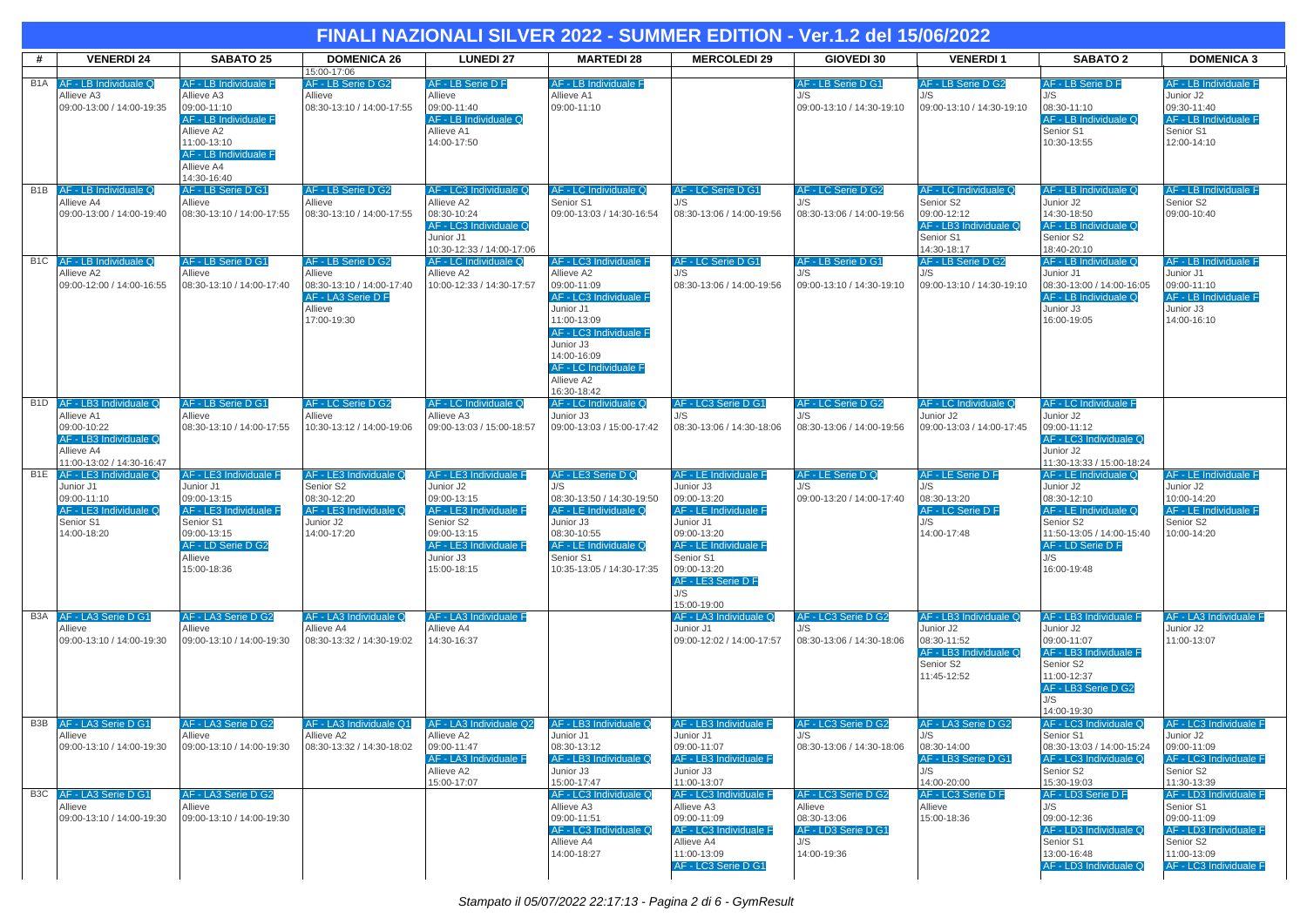|     | FINALI NAZIONALI SILVER 2022 - SUMMER EDITION - Ver.1.2 del 15/06/2022                                                        |                                                                                                                        |                                                                                                           |                                                                                                                                                                 |                                                                                                                  |                                                                                                                                                                               |                                                                                                                                |                                                                                                                                                                                                                                                                                                                                        |                                                                                                                                                                                                                                                                                               |                                                                                                                                                                                                                          |  |
|-----|-------------------------------------------------------------------------------------------------------------------------------|------------------------------------------------------------------------------------------------------------------------|-----------------------------------------------------------------------------------------------------------|-----------------------------------------------------------------------------------------------------------------------------------------------------------------|------------------------------------------------------------------------------------------------------------------|-------------------------------------------------------------------------------------------------------------------------------------------------------------------------------|--------------------------------------------------------------------------------------------------------------------------------|----------------------------------------------------------------------------------------------------------------------------------------------------------------------------------------------------------------------------------------------------------------------------------------------------------------------------------------|-----------------------------------------------------------------------------------------------------------------------------------------------------------------------------------------------------------------------------------------------------------------------------------------------|--------------------------------------------------------------------------------------------------------------------------------------------------------------------------------------------------------------------------|--|
| #   | <b>VENERDI 24</b>                                                                                                             | <b>SABATO 25</b>                                                                                                       | <b>DOMENICA 26</b>                                                                                        | <b>LUNEDI 27</b>                                                                                                                                                | <b>MARTEDI 28</b>                                                                                                | <b>MERCOLEDI 29</b>                                                                                                                                                           | <b>GIOVEDI 30</b>                                                                                                              | <b>VENERDI1</b>                                                                                                                                                                                                                                                                                                                        | <b>SABATO 2</b>                                                                                                                                                                                                                                                                               | <b>DOMENICA 3</b>                                                                                                                                                                                                        |  |
|     |                                                                                                                               |                                                                                                                        |                                                                                                           |                                                                                                                                                                 |                                                                                                                  | Allieve<br>14:00-18:36                                                                                                                                                        |                                                                                                                                |                                                                                                                                                                                                                                                                                                                                        | Senior S2<br>16:39-19:21                                                                                                                                                                                                                                                                      | Senior S1<br>14:00-16:09                                                                                                                                                                                                 |  |
| B3D | AF - LA3 Individuale Q1<br>Allieve A1<br>09:00-12:02 / 14:00-17:02                                                            | AF - LB3 Individuale F<br>Allieve A1<br>09:30-11:37<br>AF - LB3 Individuale F<br>Allieve A4<br>14:00-16:07             | AF - LA3 Individuale Q1<br>Allieve A3<br>08:30-13:32 / 14:30-18:02                                        | AF - LA3 Individuale Q2<br>Allieve A3<br>09:00-11:17<br>AF - LA3 Individuale F<br>Allieve A3<br>15:00-17:07                                                     | AF - LB3 Individuale Q<br>Allieve A2<br>09:00-12:22<br>AF - LB3 Individuale Q<br>Allieve A3<br>14:00-18:42       | AF - LB3 Individuale F<br>Allieve A2<br>09:30-11:37<br>AF - LB3 Individuale F<br>Allieve A3<br>14:30-16:37                                                                    | AF - LA3 Serie D G1<br>J/S<br>09:00-14:30<br>AF - LA3 Individuale F<br>Junior J1<br>15:30-17:37                                | AF - LA3 Serie D G2<br>J/S<br>08:30-14:00                                                                                                                                                                                                                                                                                              | AF - LA3 Individuale Q<br>Junior J2<br>08:30-12:52<br>AF - LA3 Individuale Q<br>Senior S2<br>14:00-14:42<br>AF - LB3 Individuale F<br>Senior S1<br>16:00-18:07                                                                                                                                | <b>AF - LA3 Individuale F</b><br>Senior S2<br>10:00-11:07                                                                                                                                                                |  |
|     | B3E AF - LA3 Individuale Q2                                                                                                   | AF - LA3 Individuale F                                                                                                 | AF - LB3 Serie D G1                                                                                       | AF - LB3 Serie D G2                                                                                                                                             | AF - LB3 Serie D F                                                                                               | AF - LA3 Individuale Q                                                                                                                                                        | AF - LA3 Serie D G1                                                                                                            | AF - LB3 Serie D G1                                                                                                                                                                                                                                                                                                                    | AF - LB3 Serie D G2                                                                                                                                                                                                                                                                           | <b>AF - LB3 Serie D F</b>                                                                                                                                                                                                |  |
|     | Allieve A1<br>09:00-12:02 / 14:00-17:02                                                                                       | Allieve A1<br>16:00-18:07                                                                                              | Allieve<br>08:30-12:40 / 13:30-19:00                                                                      | Allieve<br>08:30-12:40 / 13:30-19:00                                                                                                                            | Allieve<br>11:30-14:00                                                                                           | Junior J3<br>09:00-11:22<br>AF - LA3 Individuale Q<br>Senior S1<br>14:30-16:17                                                                                                | J/S<br>09:00-14:30<br>AF - LA3 Individuale F<br>Junior J3<br>15:30-17:37<br>AF - LA3 Individuale F<br>Senior S1<br>17:30-19:37 | J/S<br>08:30-14:20                                                                                                                                                                                                                                                                                                                     | J/S<br>08:30-14:00<br>AF - LA3 Serie D F<br>J/S<br>17:00-19:30                                                                                                                                                                                                                                | J/S<br>09:30-12:00                                                                                                                                                                                                       |  |
| A1A | <b>GR - LE Individuale Q</b><br>Allieve A1<br>09:30-11:36<br>GR - LE Individuale Q<br>Allieve A2<br>11:30-13:45 / 14:30-18:57 | <b>GR - LE Individuale F</b><br>Allieve A1<br>09:30-12:48<br><b>GR - LE Individuale F</b><br>Allieve A2<br>14:30-17:48 | GR - LD Individuale Q<br>Allieve A1<br>09:30-12:20<br>GR - LD Individuale Q1<br>Allieve A2<br>14:30-18:55 | GR - LD Individuale Q2<br>Allieve A2<br>09:30-12:05<br>GR - LD Individuale F<br>Allieve A1<br>13:00-16:18<br>GR - LD Individuale F<br>Allieve A2<br>16:00-19:18 | <b>GR - LC Individuale Q</b><br>Allieve A1<br>09:00-13:52<br>GR - LC Individuale Q1<br>Allieve A2<br>15:00-19:36 | GR - LC Individuale Q2<br>Allieve A2<br>09:00-14:04<br><b>GR - LC Individuale F</b><br>Allieve A1<br>15:00-17:12<br><b>GR - LC Individuale F</b><br>Allieve A2<br>17:00-19:12 | GR - LB1 Individuale Q<br>Allieve A2<br>09:30-13:36<br>GR - LB1 Individuale Q<br>Allieve A1<br>15:30-16:42                     | GR - LB1 Individuale F<br>Allieve A1<br>09:30-10:03<br>GR - LB1 Individuale F<br>Allieve A2<br>10:10-10:43<br>GR - LB2 Individuale Q<br>Allieve A1<br>11:00-11:21<br>GR - LB2 Individuale Q<br>Allieve A2<br>11:18-11:57<br>GR - LA2 Individuale Q<br>Allieve A1<br>14:30-15:36<br>GR - LA2 Individuale Q<br>Allieve A2<br>15:33-17:06 | GR - LB2 Individuale F<br>Allieve A1<br>09:00-09:33<br>GR - LB2 Individuale F<br>Allieve A2<br>09:30-10:03<br>GR - LA2 Individuale F<br>Allieve A1<br>10:00-10:33<br>GR - LA2 Individuale F<br>Allieve A2<br>10:30-11:03<br>GR - LA1 Individuale Q<br>Allieve A1<br>11:18-13:33 / 14:30-19:33 | GR - LA1 Individuale F<br>Allieve A1<br>09:30-10:13                                                                                                                                                                      |  |
|     | A1B GR - LE Individuale Q<br>Senior S1<br>09:30-13:42 / 14:30-18:51                                                           | <b>GR - LE Individuale F</b><br>Senior S1<br>09:30-12:48<br>GR - LD Individuale Q1<br>Junior J1<br>13:50-18:35         | GR - LD Individuale Q2<br>Junior J1<br>09:00-13:35 / 14:30-19:05                                          | GR - LD Individuale F<br>Junior J1<br>09:30-12:15<br>GR - LC Individuale Q1<br>Allieve A3<br>14:00-17:04                                                        | GR - LC Individuale Q2<br>Allieve A3<br>09:30-13:34 / 14:30-19:38                                                | <b>GR - LC Individuale F</b><br>Allieve A3<br>09:30-12:42                                                                                                                     | GR - LB1 Individuale Q<br>Allieve A3<br>14:00-18:18                                                                            | GR - LB1 Individuale F<br>Allieve A3<br>09:30-10:33<br>GR - LB2 Individuale Q<br>Allieve A3<br>11:00-12:27<br>GR - LA2 Individuale Q<br>Allieve A3<br>14:30-17:06                                                                                                                                                                      | GR - LB2 Individuale F<br>Allieve A3<br>09:00-09:33<br>GR - LA2 Individuale F<br>Allieve A3<br>09:30-10:03<br>GR - LA1 Individuale Q<br>Allieve A3<br>10:00-13:33 / 14:30-20:00                                                                                                               | GR - LA1 Individuale F<br>Allieve A3<br>09:30-10:13                                                                                                                                                                      |  |
|     | A1C GR - LE Individuale Q1<br>Allieve A4<br>09:30-13:42 / 14:30-19:36                                                         | GR - LE Individuale Q2<br>Allieve A4<br>09:00-14:15<br><b>GR - LE Individuale F</b><br>Allieve A4<br>15:30-18:48       | GR - LD Individuale Q1<br>Allieve A4<br>09:30-13:35 / 14:30-19:35                                         | GR - LD Individuale Q2<br>Allieve A4<br>09:30-14:00<br><b>GR - LD Individuale F</b><br>Allieve A4<br>15:30-18:48                                                | GR - LC Individuale Q1<br>Allieve A4<br>09:00-13:36 / 14:30-19:34                                                | GR - LC Individuale Q2<br>Allieve A4<br>09:30-13:34<br><b>GR - LC Individuale F</b><br>Allieve A4<br>14:30-17:42                                                              | GR - LB2 Individuale Q<br>Allieve A4<br>09:30-11:45<br>GR - LB1 Individuale Q<br>Allieve A4<br>12:00-13:42 / 14:30-18:33       | GR - LB2 Individuale F<br>Allieve A4<br>09:30-10:13<br>GR - LB1 Individuale F<br>Allieve A4<br>10:10-10:53                                                                                                                                                                                                                             | GR - LA2 Individuale Q<br>Allieve A4<br>09:30-13:12<br>GR - LA1 Individuale Q<br>Senior S2<br>14:30-15:21<br>GR - LA1 Individuale Q<br>Senior S3<br>15:18-15:30<br>GR - LA1 Individuale Q1<br>Allieve A4<br>15:30-19:33                                                                       | GR - LA1 Individuale Q2<br>Allieve A4<br>09:00-11:33<br>GR - LA2 Individuale F<br>Allieve A4<br>11:50-12:33<br>GR - LA1 Individuale F<br>Senior S2<br>12:30-13:13<br>GR - LA1 Individuale F<br>Allieve A4<br>13:10-13:53 |  |
|     | A1D GR - LE Individuale Q1<br>Junior J1<br>09:30-13:42 / 14:30-19:54                                                          | GR - LE Individuale Q2<br>Junior J1<br>09:00-14:15<br><b>GR - LE Individuale F</b><br>Junior J1<br>15:30-18:48         | GR - LD Individuale Q1<br>Allieve A3<br>09:30-12:25 / 14:30-17:25                                         | GR - LD Individuale Q2<br>Allieve A3<br>09:30-12:25<br>GR - LD Individuale F<br>Allieve A3<br>14:30-17:48                                                       | <b>GR - LC Individuale Q1</b><br>Junior J1<br>09:00-13:36 / 14:30-19:34                                          | GR - LC Individuale Q2<br>Junior J1<br>09:00-13:52<br><b>GR - LC Individuale F</b><br>Junior J1<br>15:00-18:15                                                                | GR - LB2 Individuale Q<br>Junior J1<br>09:30-11:51<br>GR - LB1 Individuale Q1<br>Junior J1<br>13:30-17:33                      | GR - LB1 Individuale Q2<br>Junior J1<br>10:30-12:12<br>GR - LB2 Individuale F<br>Junior J1<br>13:30-14:03<br><b>GR - LB1 Individuale F</b><br>Junior J1<br>14:10-14:43                                                                                                                                                                 | GR - LA2 Individuale Q<br>Junior J1<br>09:30-13:21<br>GR - LA1 Individuale Q<br>Junior J1<br>14:30-19:00                                                                                                                                                                                      | GR - LA2 Individuale F<br>Junior J1<br>09:30-10:13<br><b>GR - LA1 Individuale F</b><br>Junior J1<br>10:20-11:33                                                                                                          |  |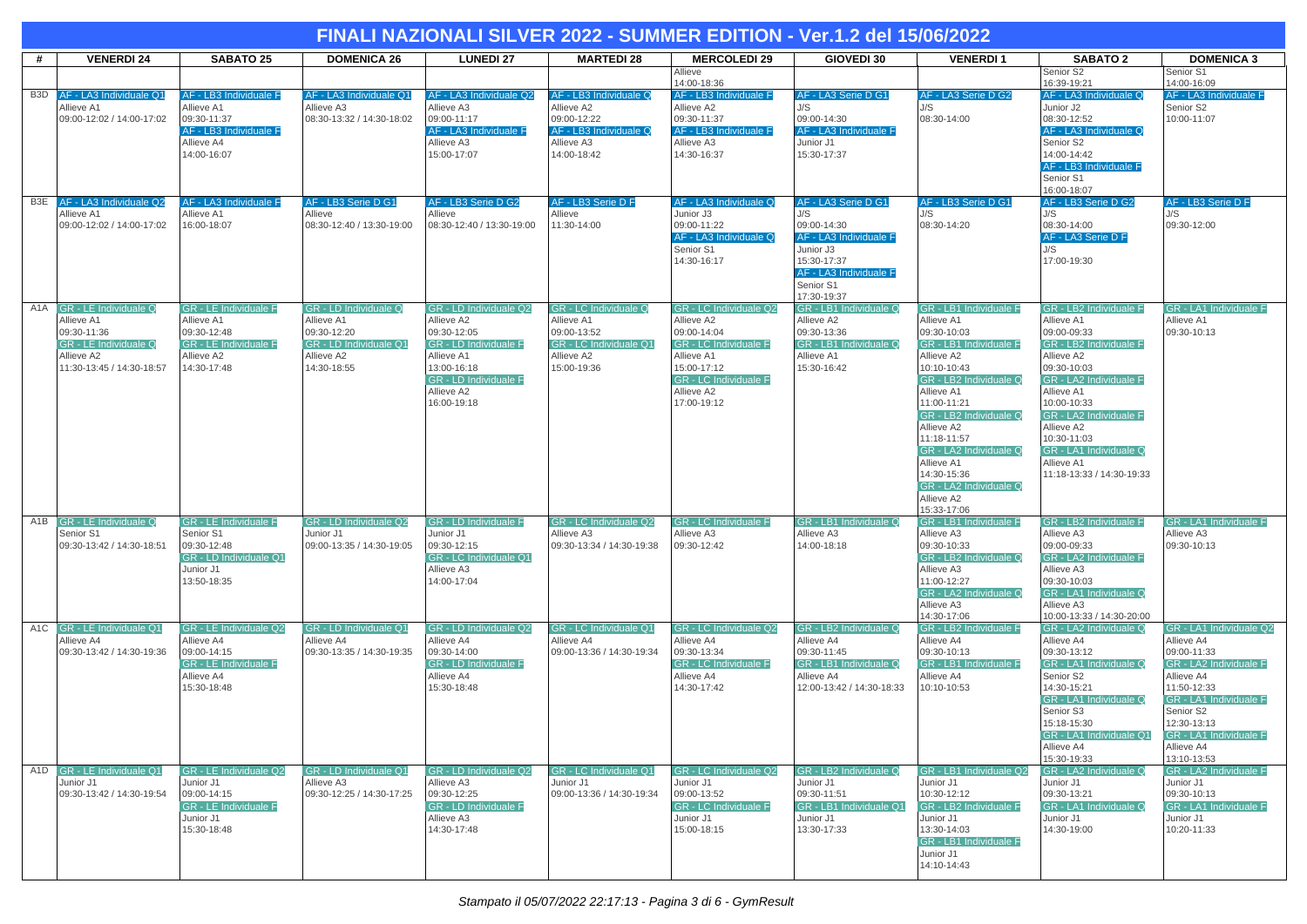|     |                                                                                                                                                    |                                                                                                                  |                                                                                                                  | FINALI NAZIONALI SILVER 2022 - SUMMER EDITION - Ver.1.2 del 15/06/2022                                                                                         |                                                                                                                                                               |                                                                                                                                                                                               |                                                                                                                                                                                                                     |                                                                                                                                                                                                                                                                                                                                                                                                                                              |                                                                                                                                                                                                                                                                                                                                                                                                                                                           |                                                                                                                                                                |
|-----|----------------------------------------------------------------------------------------------------------------------------------------------------|------------------------------------------------------------------------------------------------------------------|------------------------------------------------------------------------------------------------------------------|----------------------------------------------------------------------------------------------------------------------------------------------------------------|---------------------------------------------------------------------------------------------------------------------------------------------------------------|-----------------------------------------------------------------------------------------------------------------------------------------------------------------------------------------------|---------------------------------------------------------------------------------------------------------------------------------------------------------------------------------------------------------------------|----------------------------------------------------------------------------------------------------------------------------------------------------------------------------------------------------------------------------------------------------------------------------------------------------------------------------------------------------------------------------------------------------------------------------------------------|-----------------------------------------------------------------------------------------------------------------------------------------------------------------------------------------------------------------------------------------------------------------------------------------------------------------------------------------------------------------------------------------------------------------------------------------------------------|----------------------------------------------------------------------------------------------------------------------------------------------------------------|
| #   | <b>VENERDI 24</b>                                                                                                                                  | <b>SABATO 25</b>                                                                                                 | <b>DOMENICA 26</b>                                                                                               | <b>LUNEDI 27</b>                                                                                                                                               | <b>MARTEDI 28</b>                                                                                                                                             | <b>MERCOLEDI 29</b>                                                                                                                                                                           | GIOVEDI 30                                                                                                                                                                                                          | <b>VENERDI1</b>                                                                                                                                                                                                                                                                                                                                                                                                                              | <b>SABATO 2</b>                                                                                                                                                                                                                                                                                                                                                                                                                                           | <b>DOMENICA 3</b>                                                                                                                                              |
| A1E | GR - LE Individuale Q1<br>Junior J2<br>09:30-13:42 / 14:30-18:51                                                                                   | GR - LE Individuale Q2<br>Junior J2<br>09:00-14:15<br><b>GR - LE Individuale F</b><br>Junior J2<br>15:30-18:48   | GR - LC Individuale Q1<br>Junior J2<br>09:00-13:36 / 14:30-19:38                                                 | GR - LC Individuale Q2<br>Junior J2<br>09:00-13:56<br><b>GR - LC Individuale F</b><br>Junior J2<br>15:30-17:15                                                 | GR - LB1 Individuale Q<br>Junior J2<br>09:30-13:34 / 14:30-16:34                                                                                              | GR - LB1 Individuale F<br>Junior J2<br>09:30-10:36<br>GR - LB2 Individuale Q<br>Junior J2<br>10:45-13:30<br>GR - LA2 Individuale Q<br>Junior J2<br>14:30-18:06                                | GR - LB2 Individuale F<br>Junior J2<br>09:00-09:43<br>GR - LA2 Individuale F<br>Junior J2<br>09:40-10:24<br>GR - LA1 Individuale Q<br>Junior J2<br>10:30-14:09<br>GR - LC Individuale Q<br>Senior S3<br>15:30-18:10 | GR - LA1 Individuale F<br>Junior J2<br>09:00-09:43<br><b>GR - LC Individuale F</b><br>Senior S3<br>10:00-12:45<br><b>GR - LD Individuale Q</b><br>Senior S3<br>13:30-17:55                                                                                                                                                                                                                                                                   | <b>GR - LD Individuale F</b><br>Senior S3<br>09:00-11:45<br>GR - LE Individuale Q1<br>Senior S2<br>11:33-14:15 / 15:00-19:39                                                                                                                                                                                                                                                                                                                              | GR - LE Individuale Q2<br>Senior S2<br>09:00-13:39<br><b>GR - LE Individuale F</b><br>Senior S2<br>14:30-16:15                                                 |
|     | C1A GR - LE Individuale Q1<br>Allieve A3<br>09:30-13:42 / 14:30-19:09                                                                              | GR - LE Individuale Q2<br>Allieve A3<br>09:30-13:42<br><b>GR - LE Individuale F</b><br>Allieve A3<br>15:30-18:39 | GR - LD Individuale Q1<br>Junior J3<br>09:30-13:35 / 14:30-18:35                                                 | GR - LD Individuale Q2<br>Junior J3<br>09:30-12:00<br><b>GR - LD Individuale F</b><br>Junior J3<br>14:30-17:15                                                 | GR - LC Individuale Q1<br>Junior J3<br>09:30-13:34 / 14:30-18:34                                                                                              | <b>GR - LC Individuale Q2</b><br>Junior J3<br>09:30-12:02<br><b>GR - LC Individuale F</b><br>Junior J3<br>14:30-17:40                                                                         | GR - LC Individuale Q<br>Senior S2<br>09:00-13:03 / 14:00-18:15                                                                                                                                                     | <b>GR - LC Individuale F</b><br>Senior S2<br>09:00-10:50<br>GR - LB2 Individuale Q<br>Junior J3<br>11:00-13:33<br>GR - LA2 Individuale Q<br>Junior J3<br>14:30-16:48                                                                                                                                                                                                                                                                         | GR - LB2 Individuale F<br>Junior J3<br>09:00-09:33<br>GR - LA2 Individuale F<br>Junior J3<br>09:50-10:23<br>GR - LA1 Individuale Q<br>Junior J3<br>11:00-12:30<br>GR - LB1 Individuale Q<br>Senior S2<br>14:00-16:18<br>GR - LB1 Individuale Q<br>Senior S3<br>16:15-16:48                                                                                                                                                                                | GR - LA1 Individuale F<br>Junior J3<br>09:20-10:03<br>GR - LB1 Individuale F<br>Senior S2<br>10:00-10:43<br>GR - LB1 Individuale F<br>Senior S3<br>11:00-11:43 |
|     | C1B GR - LE Individuale Q1<br>Junior J3<br>09:30-13:42 / 14:30-18:42                                                                               | GR - LE Individuale Q2<br>Junior J3<br>09:30-12:12<br><b>GR - LE Individuale F</b><br>Junior J3<br>14:30-17:48   | GR - LD Individuale Q<br>Senior S1<br>09:30-13:35 / 14:30-19:25                                                  | <b>GR - LD Individuale F</b><br>Senior S1<br>10:30-13:15<br>GR - LD1 Insieme Q<br>Allieve<br>14:30-15:03<br>GR - LD1 Insieme Q<br>Open<br>15:20-18:35          | GR - LD1 Insieme F<br>Allieve<br>09:30-10:03<br>GR - LD1 Insieme F<br>Open<br>10:30-11:03<br>GR - LC Individuale Q1<br>Senior S1<br>11:30-13:18 / 14:30-18:34 | GR - LC Individuale Q2<br>Senior S1<br>09:30-12:34<br><b>GR - LC Individuale F</b><br>Senior S1<br>14:30-17:40                                                                                | GR - LB1 Individuale Q<br>Junior J3<br>09:30-12:21<br>GR - LB1 Individuale Q<br>Senior S1<br>14:30-17:42                                                                                                            | GR - LB1 Individuale F<br>Junior J3<br>09:00-09:33<br>GR - LB1 Individuale F<br>Senior S1<br>09:40-10:13<br>GR - LA2 Individuale Q<br>Senior S1<br>10:10-11:43<br>GR - LA2 Individuale Q<br>Senior S2<br>11:40-13:13<br>GR - LA2 Individuale Q<br>Senior S3<br>13:10-13:34<br>GR - LB2 Individuale Q<br>Senior S1<br>15:00-16:45<br>GR - LB2 Individuale Q<br>Senior S2<br>16:42-18:12<br>GR - LB2 Individuale Q<br>Senior S3<br>18:09-18:42 | GR - LB2 Individuale F<br>Senior S1<br>09:30-10:03<br>GR - LB2 Individuale F<br>Senior S2<br>10:00-10:33<br>GR - LB2 Individuale F<br>Senior S3<br>10:30-11:03<br>GR - LA2 Individuale F<br>Senior S1<br>11:30-12:03<br>GR - LA2 Individuale F<br>Senior S2<br>12:00-12:33<br><b>GR - LA2 Individuale F</b><br>Senior S3<br>12:30-13:03<br>GR - LA1 Individuale Q<br>Senior S1<br>14:30-15:42<br><b>GR - LE Individuale Q</b><br>Senior S3<br>15:45-18:36 | GR - LA1 Individuale F<br>Senior S1<br>09:30-10:13<br><b>GR - LE Individuale F</b><br>Senior S3<br>10:30-13:45                                                 |
|     | C1C GR - LE Serie D Q1<br>Allieve<br>09:30-10:24<br>GR - LE Insieme Q<br>Open<br>11:00-12:10<br><b>GR - LE Insieme Q</b><br>Allieve<br>12:45-13:10 | GR - LE Insieme F<br>Open<br>12:10-13:05<br>GR - LD Individuale Q1<br>Junior J2<br>14:00-18:35                   | GR - LD Individuale Q2<br>Junior J2<br>09:00-13:35 / 14:30-15:30<br>GR - LD Serie D Q1<br>Allieve<br>15:30-19:15 | GR - LD Serie D Q2<br>Allieve<br>09:00-11:24<br><b>GR - LD Individuale F</b><br>Junior J2<br>11:30-14:15<br><b>GR</b> - LD Serie D F<br>Allieve<br>15:30-18:39 | GR - LD2 Insieme Q<br>Allieve<br>14:30-15:03<br>GR - LD2 Insieme Q<br>Open<br>15:30-18:39                                                                     | GR - LD2 Insieme F<br>Allieve<br>09:30-10:03<br><b>GR - LD2 Insieme F</b><br>Open<br>10:30-11:03<br>GR - LC1 Insieme Q<br>Allieve<br>11:30-12:28<br>GR - LC1 Insieme Q<br>Open<br>14:30-17:46 | GR - LC1 Insieme F<br>Allieve<br>09:30-10:02<br>GR - LC1 Insieme F<br>Open<br>10:30-11:02<br>GR - LC2 Insieme Q<br>Allieve<br>11:30-12:28<br>GR - LC2 Insieme Q<br>Open<br>13:30-16:32                              | GR - LC2 Insieme F<br>Allieve<br>09:30-10:02<br><b>GR - LC2 Insieme F</b><br>Open<br>10:10-10:42<br>GR - LB1 Insieme Q<br>Allieve<br>11:00-12:36<br>GR - LB1 Insieme Q<br>Open<br>14:30-17:46                                                                                                                                                                                                                                                | GR - LB1 Insieme F<br>Allieve<br>09:00-09:22<br>GR - LB1 Insieme F<br>Open<br>09:30-09:52<br>GR - LA1 Individuale Q1<br>Allieve A2<br>10:00-13:33 / 14:30-18:03                                                                                                                                                                                                                                                                                           | GR - LA1 Individuale Q2<br>Allieve A2<br>09:30-11:39<br>GR - LA1 Individuale F<br>Allieve A2<br>12:30-13:13                                                    |
|     | C1D GR - LE Serie D Q1<br>Open<br>14:30-17:39                                                                                                      | GR - LE Serie D Q2<br>Open<br>09:30-12:21<br>GR - LE Serie D F<br>Open                                           | GR - LD Serie D Q1<br>Open<br>09:30-12:57 / 14:30-17:57                                                          | GR - LD Serie D Q2<br>Open<br>09:30-12:39<br>GR - LD Serie D F<br>Open                                                                                         | GR - LC Serie D Q1<br>Open<br>09:00-13:12 / 14:30-19:38                                                                                                       | GR - LC Serie D Q2<br>Open<br>09:00-14:08<br>GR - LC Serie D F<br>Open                                                                                                                        | GR - LB Serie D Q<br>Open<br>09:30-13:34 / 14:30-17:22                                                                                                                                                              | GR - LB Serie D F<br>Open<br>10:30-11:54<br>GR - LA1 Insieme Q<br>Open                                                                                                                                                                                                                                                                                                                                                                       | <b>GR - LA1 Insieme F</b><br>Open<br>09:30-10:01<br><b>GR - LA Serie D Q</b><br>Open                                                                                                                                                                                                                                                                                                                                                                      | <b>GR - LA Serie D F</b><br>Open<br>09:30-10:54                                                                                                                |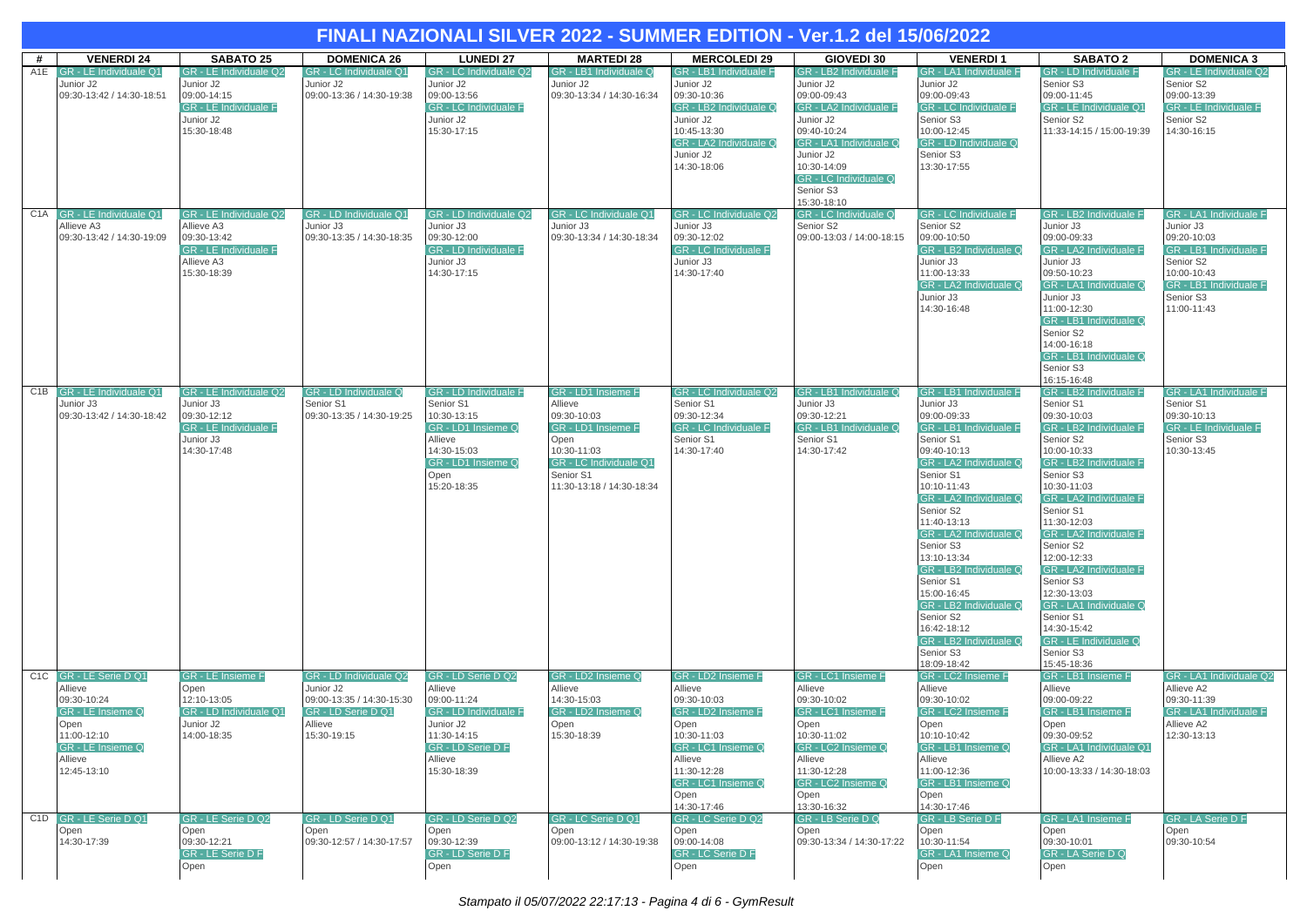|                  |                   |                                             |                                                   |                  |                    | FINALI NAZIONALI SILVER 2022 - SUMMER EDITION - Ver.1.2 del 15/06/2022 |                                          |                                              |                                                        |                                   |
|------------------|-------------------|---------------------------------------------|---------------------------------------------------|------------------|--------------------|------------------------------------------------------------------------|------------------------------------------|----------------------------------------------|--------------------------------------------------------|-----------------------------------|
| #                | <b>VENERDI 24</b> | <b>SABATO 25</b>                            | <b>DOMENICA 26</b>                                | <b>LUNEDI 27</b> | <b>MARTEDI 28</b>  | <b>MERCOLEDI 29</b>                                                    | <b>GIOVEDI 30</b>                        | <b>VENERDI1</b>                              | <b>SABATO 2</b>                                        | <b>DOMENICA 3</b>                 |
| C <sub>1</sub> E |                   | 14:30-17:39                                 | TG - Teamgym - Silver A U TG - Teamgym - Silver C | 14:30-17:39      | GR - LC Serie D Q1 | 15:30-18:37<br>GR - LC Serie D Q2                                      | GR - LB Serie D Q                        | 14:30-15:48<br>GR - LB Serie D F             | 10:30-13:34 / 14:30-17:26<br><b>GR</b> - LA1 Insieme F | GR - LA Serie D Q2                |
|                  |                   | GIOVANI1                                    |                                                   |                  | Allieve            | Allieve                                                                | Allieve                                  | Allieve                                      | Allieve                                                | Allieve                           |
|                  |                   | 11:30-12:30<br>TG - Teamgym - Silver A      | Junior<br>09:00-13:00 / 13:30-17:45               |                  | 14:30-18:49        | 09:30-11:57<br>GR - LC Serie D F                                       | 09:30-13:50                              | 10:30-11:54<br>GR - LA1 Insieme Q            | 09:30-10:01<br>GR - LB2 Insieme Q                      | 09:00-13:56<br>GR - LB2 Insieme F |
|                  |                   | Junior                                      | TG - Teamgym - Silver C                           |                  |                    | Allieve                                                                |                                          | Allieve                                      | Allieve                                                | Allieve                           |
|                  |                   | 11:30-12:30                                 | Giovani                                           |                  |                    | 14:30-17:37                                                            |                                          | 14:00-16:43                                  | 10:30-12:20                                            | 15:00-15:32                       |
|                  |                   | <b>TG - Teamgym - Silver A</b><br>GIOVANI 2 | 09:00-13:00 / 13:30-17:45                         |                  |                    |                                                                        |                                          |                                              | GR - LB2 Insieme Q<br>Open                             | GR - LB2 Insieme F<br>Open        |
|                  |                   | 11:30-12:30                                 | TG - Teamgym - Silver C                           |                  |                    |                                                                        |                                          |                                              | 13:30-16:52                                            | 15:30-16:02                       |
|                  |                   | TG - Teamgym - Silver B U<br>GIOVANI 2      | Senior                                            |                  |                    |                                                                        |                                          |                                              | GR - LA Serie D Q1<br>Allieve                          | GR - LA Serie D F<br>Allieve      |
|                  |                   | 13:50-17:30                                 | 09:00-13:00 / 13:30-17:45                         |                  |                    |                                                                        |                                          |                                              | 17:00-19:04                                            | 16:00-17:24                       |
|                  |                   | TG - Teamgym - Silver B L                   |                                                   |                  |                    |                                                                        |                                          |                                              |                                                        |                                   |
|                  |                   | GIOVANI1<br>13:50-17:30                     |                                                   |                  |                    |                                                                        |                                          |                                              |                                                        |                                   |
|                  |                   | <b>TG - Teamgym - Silver B L</b>            |                                                   |                  |                    |                                                                        |                                          |                                              |                                                        |                                   |
|                  |                   | Junior<br>13:50-17:30                       |                                                   |                  |                    |                                                                        |                                          |                                              |                                                        |                                   |
|                  |                   | <b>TG - Teamgym - Silver B U</b>            |                                                   |                  |                    |                                                                        |                                          |                                              |                                                        |                                   |
|                  |                   | Senior                                      |                                                   |                  |                    |                                                                        |                                          |                                              |                                                        |                                   |
| C1F              |                   | 13:50-17:30                                 |                                                   |                  |                    |                                                                        |                                          | GR - LD Individuale Q1                       | GR - LD Individuale Q2                                 | <b>GR - LA2 Insieme F</b>         |
|                  |                   |                                             |                                                   |                  |                    |                                                                        |                                          | Senior S2                                    | Senior S2                                              | Allieve                           |
|                  |                   |                                             |                                                   |                  |                    |                                                                        |                                          | 09:30-13:35 / 14:30-18:35                    | 09:00-12:05<br>GR - LD Individuale F                   | 09:30-10:01<br>GR - LA2 Insieme F |
|                  |                   |                                             |                                                   |                  |                    |                                                                        |                                          |                                              | Senior S2                                              | Open                              |
|                  |                   |                                             |                                                   |                  |                    |                                                                        |                                          |                                              | 13:00-15:45                                            | 10:30-11:01                       |
|                  |                   |                                             |                                                   |                  |                    |                                                                        |                                          |                                              | GR - LA2 Insieme Q<br>Allieve                          |                                   |
|                  |                   |                                             |                                                   |                  |                    |                                                                        |                                          |                                              | 16:00-17:49                                            |                                   |
|                  |                   |                                             |                                                   |                  |                    |                                                                        |                                          |                                              | GR - LA2 Insieme Q<br>Open                             |                                   |
|                  |                   |                                             |                                                   |                  |                    |                                                                        |                                          |                                              | 18:00-19:22                                            |                                   |
| D <sub>3</sub> A |                   |                                             |                                                   |                  |                    |                                                                        | GPT - Coppa Italia AT                    | <b>GPT - Master Challenger</b>               | <b>GPT - Promogym Sgd. U</b><br>1^ fascia              |                                   |
|                  |                   |                                             |                                                   |                  |                    |                                                                        | 1^ fascia<br>09:00-09:20                 | YOUNG                                        | 14:30-17:00                                            |                                   |
|                  |                   |                                             |                                                   |                  |                    |                                                                        | GPT - Coppa Italia AT                    | 08:30-08:57                                  | GPT - Promogym Sqd. U                                  |                                   |
|                  |                   |                                             |                                                   |                  |                    |                                                                        | 2^ fascia<br>09:04-10:00                 | GPT - Promogym Ind. U<br>2^ fascia           | 2^ fascia<br>16:42-18:06                               |                                   |
|                  |                   |                                             |                                                   |                  |                    |                                                                        | <b>GPT - Coppa Italia AT</b>             | 08:45-12:03 / 14:00-17:42                    | GPT - Promogym Sqd. U                                  |                                   |
|                  |                   |                                             |                                                   |                  |                    |                                                                        | 3^ fascia                                | GPT - Promogym Ind. U<br>1^ fascia           | 3^ fascia                                              |                                   |
|                  |                   |                                             |                                                   |                  |                    |                                                                        | 09:44-10:04<br>GPT - Coppa Italia AT     | 08:45-12:03 / 14:00-16:57                    | 17:48-18:30<br>GPT - Promogym Sqd. U                   |                                   |
|                  |                   |                                             |                                                   |                  |                    |                                                                        | Open                                     | GPT - Promogym Ind. U                        | Open                                                   |                                   |
|                  |                   |                                             |                                                   |                  |                    |                                                                        | 09:48-10:52<br>GPT - Pre-Agonistica -    | 3^ fascia<br>16:48-17:45                     | 18:12-19:24                                            |                                   |
|                  |                   |                                             |                                                   |                  |                    |                                                                        | <b>GPTU</b>                              | GPT - Promogym Ind. U                        |                                                        |                                   |
|                  |                   |                                             |                                                   |                  |                    |                                                                        | Tutte<br>11:00-12:42                     | Open<br>17:36-18:15                          |                                                        |                                   |
| D3B              |                   |                                             |                                                   |                  |                    |                                                                        | <b>GPT - Sincrogym CC</b>                | <b>GPT - Coppa Italia COL</b>                | <b>GPT - Prove Gala</b>                                |                                   |
|                  |                   |                                             |                                                   |                  |                    |                                                                        | 1^ fascia<br>09:00-09:40                 | 1^ fascia<br>09:00-09:08                     | Gymnaestrada U<br>Unica                                |                                   |
|                  |                   |                                             |                                                   |                  |                    |                                                                        | <b>GPT - Sincrogym CC</b>                | <b>GPT - Coppa Italia COL</b>                | 09:00-12:00                                            |                                   |
|                  |                   |                                             |                                                   |                  |                    |                                                                        | 2^ fascia                                | 2^ fascia                                    | <b>GPT - Gala Gymnaestrada</b>                         |                                   |
|                  |                   |                                             |                                                   |                  |                    |                                                                        | 09:36-11:00<br>GPT - Sincrogym CC        | 09:04-09:48<br><b>GPT - Coppa Italia COL</b> | Unica                                                  |                                   |
|                  |                   |                                             |                                                   |                  |                    |                                                                        | 3^ fascia                                | 3^ fascia                                    | 13:00-14:00                                            |                                   |
|                  |                   |                                             |                                                   |                  |                    |                                                                        | 10:56-11:12<br><b>GPT - Sincrogym CC</b> | 09:44-09:52<br><b>GPT - Coppa Italia COL</b> |                                                        |                                   |
|                  |                   |                                             |                                                   |                  |                    |                                                                        | Open                                     | Open                                         |                                                        |                                   |
|                  |                   |                                             |                                                   |                  |                    |                                                                        | 11:08-11:52                              | 09:48-10:40                                  |                                                        |                                   |
|                  |                   |                                             |                                                   |                  |                    |                                                                        | <b>GPT</b> - Sincrogym COL<br>1^ fascia  | <b>GPT - Gymnaestrada G1</b><br>Unica        |                                                        |                                   |
|                  |                   |                                             |                                                   |                  |                    |                                                                        | 14:30-15:10                              | 12:00-13:20                                  |                                                        |                                   |
|                  |                   |                                             |                                                   |                  |                    |                                                                        | <b>GPT - Sincrogym COL</b><br>2^ fascia  | <b>GPT - Gymnaestrada G2</b><br>Unica        |                                                        |                                   |
|                  |                   |                                             |                                                   |                  |                    |                                                                        | 15:06-16:30                              | 18:10-19:30                                  |                                                        |                                   |
|                  |                   |                                             |                                                   |                  |                    |                                                                        |                                          |                                              |                                                        |                                   |